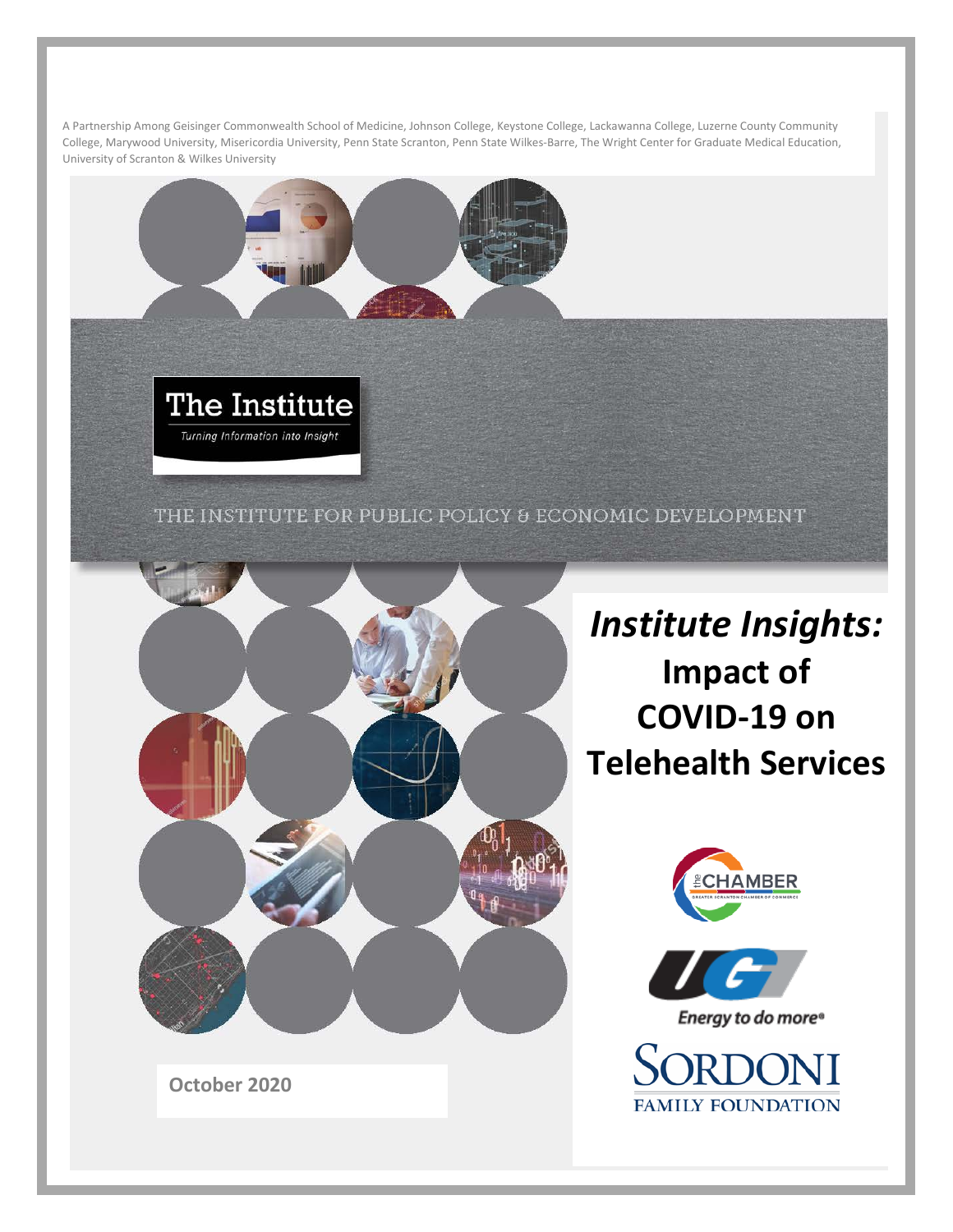### **Introduction**

This research was underwritten by **the Greater Scranton Chamber of Commerce, Sordoni Family Foundation, and UGI Utilities** and with support from **the Luzerne County COVID-19 Emergency Response Fund of The Luzerne Foundation, the Scranton Area Community Foundation COVID 19 Fund and the Wells Fargo Foundation.**

*The Institute would like to acknowledge Alexandra Cuddy, Research Intern, for her valuable research and analytic contributions to this study.*

Telehealth, the practice of utilizing technology such as video and phone calls to allow for long-distance care, has been around for a while. While virtual medical visits are not new, the effects of the COVID-19 pandemic have forced medical professionals to add more and more virtual visits to their schedules and patients to rethink how they seek access to medical care. In an effort for members of the community to stay safe and socially distanced, many have turned to telemedicine to discuss problems with their primary healthcare providers as well as specialists. Although there are technological downfalls and some aspects of medicine that are currently impossible to accomplish over a video chat, local telehealth practices have allowed patients to stay socially distanced from one another while simultaneously acquiring much needed care from their trusted healthcare professionals.

## Local Health Systems' Telehealth **Practices**

Geisinger is just one of the health systems in the region using telehealth, or telemedicine, to provide care during the era of COVID-19. To schedule an appointment, patients can call a toll-free number to speak with a representative and see if their regular Geisinger doctor is offering virtual visits. During that call, a patient can schedule an appointment with a

primary care doctor or a wide variety of specialists. Throughout the pandemic, Geisinger has been working on expanding the range of telehealth visits and now provides access to video visits for over 70 specialties. Geisinger received \$979,000 from the Federal Communications Commission's (FCC) COVID-19 Telehealth Program to, "purchase telemedicine carts, tablet computers, and telemedicine peripherals such as hand-held cameras and stethoscopes."<sup>[1](#page-1-0)</sup> This money has allowed Geisinger physicians to greatly expand their usage of telehealth services, as they are currently conducting "twice as many visits daily as the monthly total pre-COVID."[2](#page-1-1) According to a published report, Geisinger averaged more than 1,000 video visits per day in April and May, resulting in more than 60,000 video visits during this timeframe, compared to 27 video visits per day prior to the pandemic.<sup>[3](#page-1-2)</sup>

To access the telehealth system, a patient needs access to a smartphone, tablet, or computer with a webcam and speakers, as well as high-speed internet capabilities.<sup>[4](#page-1-0)</sup> Despite the fact that some do not have access to the internet and might not be able to access their doctors virtually, Geisinger is using donations and government policies to its advantage to be as inclusive as possible with their telemedicine visits and are able to provide ASL interpreters or translators for patients. Geisinger waived costsharing for telehealth services for Geisinger Health Plan members through the end of September to make it easier for members to access healthcare services.

Commonwealth Health Network is another regional health network that is currently utilizing telehealth services more frequently. Commonwealth Health is currently accepting both new and existing patients for telehealth visits and has a list available on their website of each of their providers that is currently providing telehealth care. Most insurance plans will cover a Commonwealth Health telehealth visit, especially if the visit is done over a video format.<sup>[5](#page-1-1)</sup>

The Institute Turning Information into Insight

<sup>4</sup> (Geisinger, 2020)

<sup>5</sup> (Commonwealth Health, 2020)

<span id="page-1-0"></span> $<sup>1</sup>$  (Geisinger, 2020)</sup>

<span id="page-1-1"></span><sup>2</sup> (Geisinger, 2020)

<span id="page-1-2"></span><sup>&</sup>lt;sup>3</sup> (Geisinger, 2020)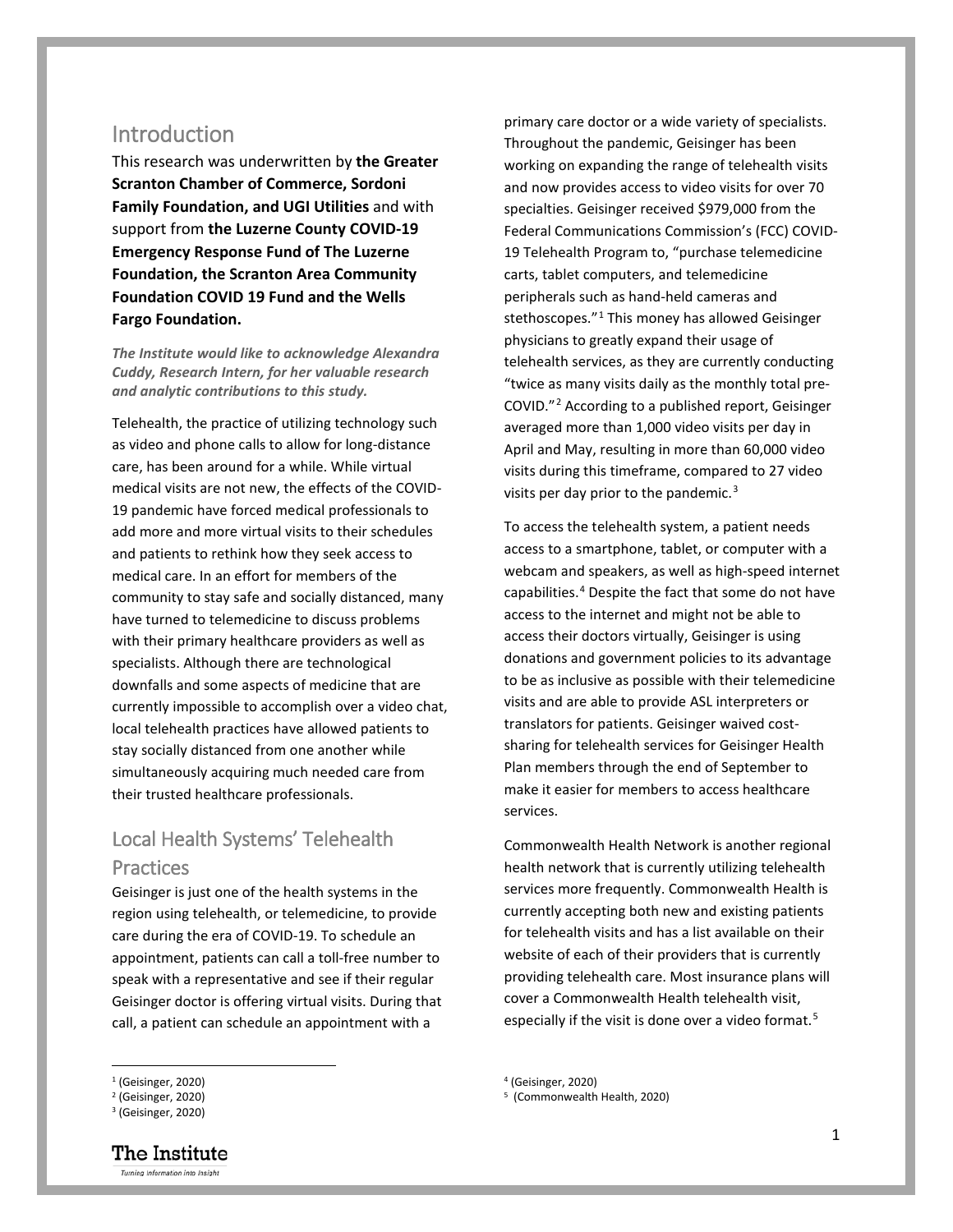Commonwealth Health recommends the patients verify coverage with their insurance provider prior to the appointment or discuss any concerns when scheduling to prevent any surprises with medical costs.[6](#page-2-0) Patients can make an appointment either over the phone or on the Commonwealth Health website for ease of use.

Lehigh Valley Health Network is utilizing telehealth in a wide variety of ways to provide care to patients. They have ExpressCARE video visits available to adults located in Pennsylvania as well as Children's ExpressCARE available for patients 17 and younger.[7](#page-2-1) LVHN will bill a patient's health insurance carrier in a similar way to an office visit. Users of video visits must initiate the calls within Pennsylvania due to licensing requirements for physicians. Patients who attempt to acquire telehealth care beyond state lines, even if they are residents, will be denied due to restrictions. These video visits are available to pre-screen patients with symptoms of COVID, as well as address minor illnesses and injuries. To speak with an LVHN provider, a patient can call their provider or use the website to request a virtual office appointment. If a patient exhibits signs of COVID-19 during the call, they can be cared for using LVHN's CARES program, also known as Continuous Ambulatory Remote Engagement Services. In this program, patients will "receive a kit with tools to record their blood oxygen levels and temperature," a MyLVHN account to record data, and access to CARES nursing staff for any additional questions. While LVHN has not published any data on the increase in telehealth usage, the addition of a specific COVID-19 based program indicated that they are expanding the usage of telehealth services to offer patients alternative ways to access care during the pandemic.

In addition to these local health systems, many local, community-based health care providers are offering telehealth services and have modified their operations to use telehealth to continue providing

patient services during the pandemic. According to survey data collected from federally funded health centers and reported by the National Association of Community Health Centers, 45 percent of total visits at health centers in Pennsylvania were conducted virtually, based on June survey results.<sup>[8](#page-2-2)</sup>

In our region, The Wright Center for Community Health is currently providing their patients access to both telehealth and e-visits.<sup>[9](#page-2-0)</sup> The telehealth visits are in the form of video visits and the e-visits allow patients to communicate with their care team through a secure email or the patient portal. The Wright Center is currently providing virtual care for a plethora of services including sick visits, chronic disease management, minor injuries, and mental health. Twenty-two percent of appointments from March through September were conducted virtually at The Wright Center, and the organization sped up implementation of telehealth to better service their patients. An article from Healthcare IT News details the implementation process and the steps the Wright Center took to create a seamless telehealth system to counterbalance the influx of patients seen virtually.[10](#page-2-1) Using \$630,000 in funding from the FCC, the Wright Center established a telehealth infrastructure that is integrated with their electronic health records (EHR), and allows patients to access services through any web browser with an internet connection. Not only did the new infrastructure help them get care to patients, but it also helped keep the health center working through a significant drop in office visits during the early stages of the pandemic.

Volunteers in Medicine, a free primary and preventative clinic for the working poor in Wilkes-Barre conducted over 1,700 virtual appointments ranging from physical to pharmaceutical concerns while the stay at home orders were in place, and has since transitioned back to in-person visits. However, phone and telehealth visits are still available primarily for mental health counseling.<sup>[11](#page-2-2)</sup>

<span id="page-2-0"></span> <sup>6</sup> (Commonwealth Health, 2020)

<sup>7</sup> (Lehigh Valley Health Network, 2020)

<span id="page-2-2"></span><span id="page-2-1"></span><sup>8</sup> (Health Resources and Services Administration, 2020)

<sup>&</sup>lt;sup>9</sup> (The Wright Center, 2020)

<sup>10</sup> (Siwicki, 2020)

<sup>11</sup> (Volunteers in Medicine Wilkes-Barre, 2020)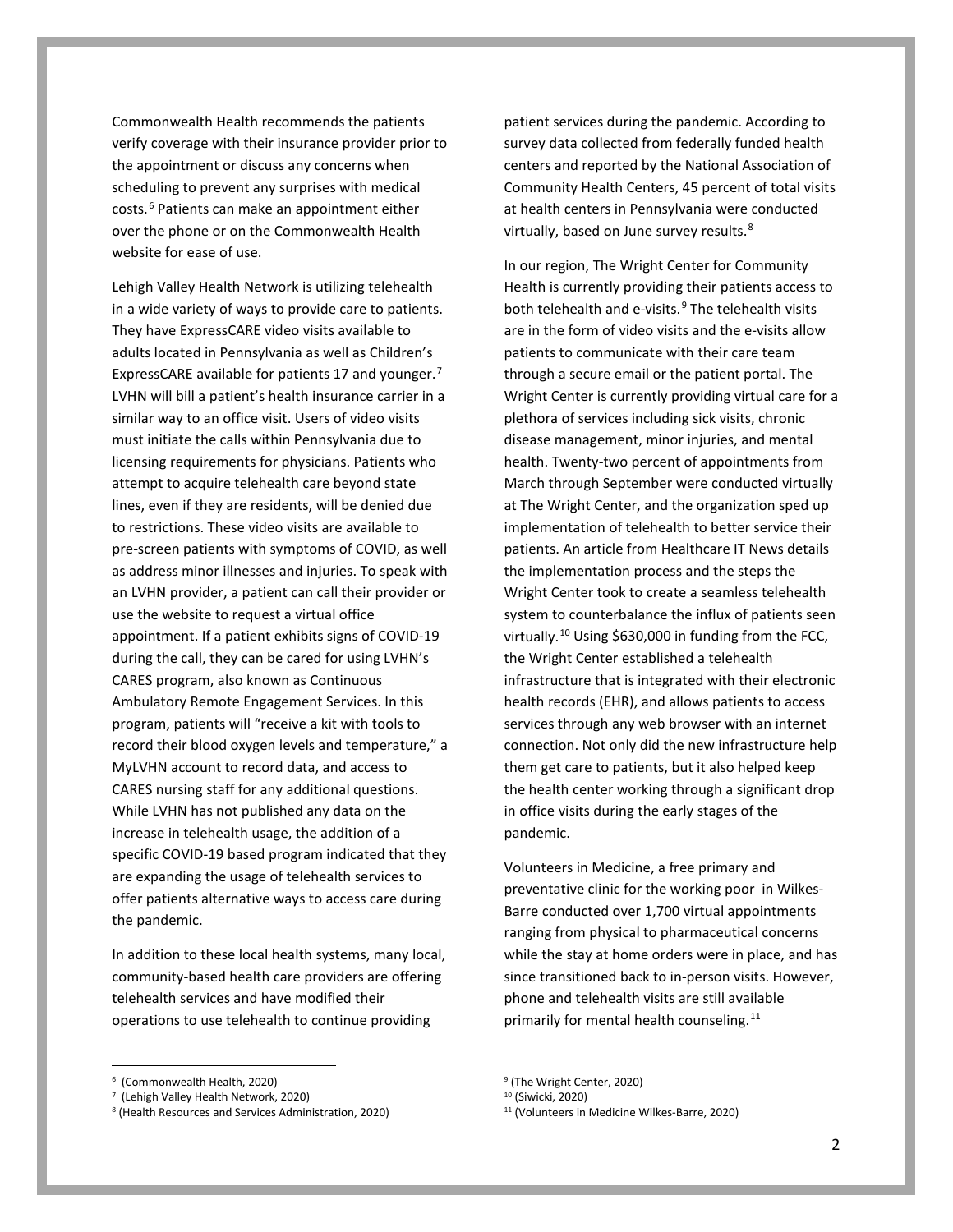Additionally, Scranton Primary Health Care Center, an FQHC, is providing both phone and video telehealth visits for their patients. Telehealth visits at Scranton Primary are being used for both sick and well appointments and include access to: pediatric, family medicine, internal medicine, gynecology, prenatal, general dentistry, and behavioral health care. Telemedicine appointments began to rise in March and April, and peaked for Scranton Primary in May, with 31 percent of patient visits conducted virtually. The percent of telehealth appointments has since tapered as in-person appointments are beginning to regain traction, but telehealth appointments will continue to be made available for patients when appropriate.<sup>[12](#page-3-0)</sup>

### Waivers for Telehealth Regulations

In response to the COVID-19 Public Health Emergency, the Centers for Medicare & Medicaid Services (CMS) issued regulatory waivers in March and April 2020 related to the provision of telehealth services for Medicare recipients. Section 1135 of the Social Security Act (SSA) allows the Secretary of the Department of Health and Human Services (HHS) to issue blanket waivers during a public health emergency to help beneficiaries access care and offer flexibility to health care providers to ensure health care is accessible.[13](#page-3-1) Under this waiver, the CMS has "broadened access to Medicare telehealth services so that beneficiaries can receive a wider range of services from their doctors without having to travel to a healthcare facility."[14](#page-3-0) This waiver for reimbursement was added to ensure that those at high risk for COVID-19 could still have access to quality medical care without putting themselves and others at risk by going to a doctor's office. The temporary regulatory changes will remain in effect for the duration of the public health emergency, although there has been growing support to make the changes more permanent.

The key changes made to telehealth services following the COVID-19 outbreak include the following:

- Removes restrictions on telehealth to allow Medicare providers to offer telehealth services to beneficiaries regardless of geographic location, and for patients to access telehealth from their home. Previously, telehealth services were only available on a limited basis to Medicare beneficiaries in designated rural areas and from certain health care facilities.
- Allows Rural Health Centers and Federally Qualified Health Centers to provide services via telehealth instead of in-person.
- Expands the services that can be provided via telehealth, including emergency department visits, initial nursing facility and discharge visits, critical care services, home visits for new and established patients, and physical and operational therapy services, among others.
- Allows clinicians to provide virtual services to new patients instead of only those with which they had an established relationship.
- Allows physicians to practice across state lines during the pandemic to treat Medicare patients virtually, even if not licensed in the patient's state.
- Allowed all heath care professionals who are eligible to bill Medicare for services to use telehealth, including physical and occupational therapists, and speech language pathologists.
- Removes restrictions for using smartphones and other everyday communication technologies, such as FaceTime and Skype, to conduct telehealth visits.
- Allows reimbursement for audio-only visits.
- Allows providers to reduce or waive cost-sharing for patients.

In addition to the regulatory waivers issued regarding telehealth services for Medicare patients, many private insurers have also adjustment their reimbursement policies to increase the payments to providers for telehealth visits so they are on par with in-person visits. Prior to the pandemic, reimbursements for telehealth visits were often less

<span id="page-3-0"></span> <sup>12</sup> (Scranton Primary Health Care Center, 2020)

<span id="page-3-1"></span><sup>13</sup> (Centers for Medicare and Medicaid Services, 2020)

<sup>14</sup> (Centers for Medicare and Medicaid Services, 2020)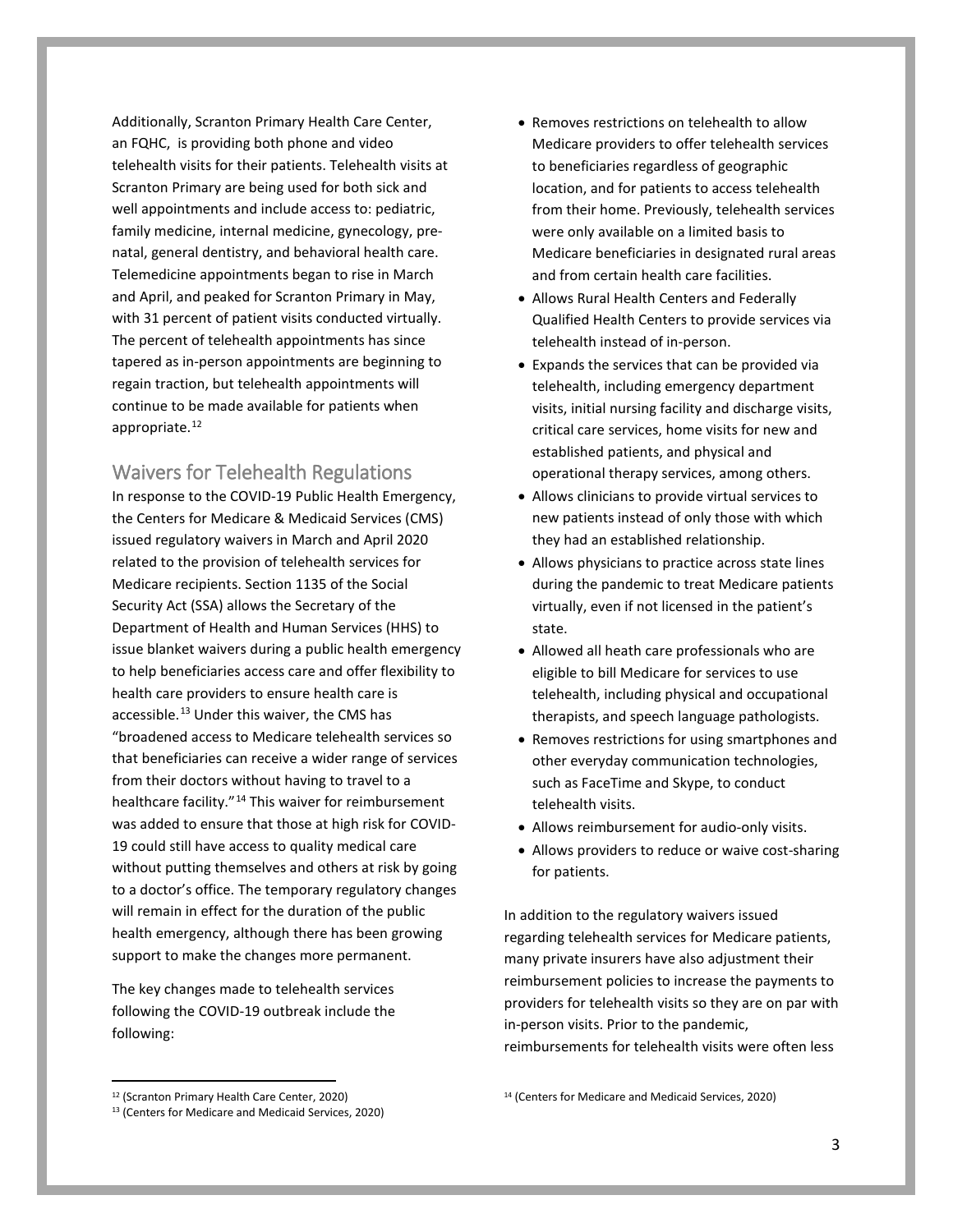than half the amount of an in-person visit, which discouraged many providers from offering telehealth services.<sup>[15](#page-4-0)</sup>

Several resources are available outlining the changes to telehealth services. The Centers for Medicare & Medicaid Services have composed a comprehensive [fact sheet](https://www.cms.gov/newsroom/fact-sheets/medicare-telemedicine-health-care-provider-fact-sheet) detailing the waivers for reimbursement for Medicare patients. The U.S. Department of Health & Human Services also provides information on [delivering telehealth services,](https://www.hhs.gov/coronavirus/telehealth/index.html) including details on HIPAA flexibility, policy changes, cost sharing, reimbursement, and more.<sup>[16](#page-4-1)</sup> The Center for Connected Health Policy has compiled a comprehensive list of the [COVID-19 Telehealth](https://www.cchpca.org/resources/covid-19-telehealth-coverage-policies)  [Coverage Policies](https://www.cchpca.org/resources/covid-19-telehealth-coverage-policies) summarizing what is covered by public and private insurers.<sup>[17](#page-4-2)</sup> They also have a list of recent COVID-19 related state actions.<sup>[18](#page-4-0)</sup> This list can be used specifically for Pennsylvania to see that the Medicaid 1135 waiver was enacted on March 17, 2020 and currently expires on March 10, 2021, the Department of State's authorization for telemedicine, and other pertinent healthcare policies. Telehealth services were expanded to not only include primary care, but also specialties and mental health care. While telehealth visits used to be a separate entity to a normal doctor's visit, new waivers are giving clearer instructions as to billing and potential costs to the patient. It is still the decision of the state with respect to covering Medicaid and CHIP services provided via telehealth, but many states, including Pennsylvania, have adopted new guidelines.

# Challenges with Providing Telehealth Services

Telehealth services provide many benefits for both healthcare providers and patients, but there are some drawbacks as well. There are technological challenges that can include anything from a patient not having a phone or tablet with a camera to a lack of internet connectivity. Additionally, the patient must take the phone call inside state lines of the

state in which they are a resident. Telehealth is currently treated as an office visit, however, there are regulations regarding cross-state licensing of physicians. Finally, health insurers have made many changes over the past few months to accommodate the boom of telehealth appointments. It was unrealistic to ask high risk patients and potentially exposed patients to come into an office, so both healthcare and insurance providers needed to change the way they approached telehealth. Although telehealth is on an upward trend and seems to be here to stay, technology, cross state licensing, and insurance provide challenges that must be faced going forward.

According to data from the U.S. Census Bureau, about 83 percent of households in Lackawanna and Luzerne Counties have broadband access and nearly 73 percent have smartphones.<sup>[19](#page-4-1)</sup>

While that may seem like a large number, 17 percent of households still have no broadband access whatsoever, and most of the region does not have access to the faster fiber-optic internet. This might not be a problem for hospitals and large practices, but for patients, specifically in rural areas, it can greatly affect the care received. Due to HIPPA and privacy laws, it is not feasible for a patient to go to a public place with internet capabilities such as a public library to access a computer for a video call. To utilize this system, patients or household members must have their own devices and internet capabilities in order to utilize this system. In order to make telehealth more accessible to all, broadband capabilities should be expanded in rural areas to provide residents with access to the same level of care.

Another concern for telehealth is cross-state licensing of physicians. Stay at home orders and quarantine have greatly reduced traveling, but there are many who chose to go to a different state to quarantine with family and friends. The issue with telehealth is that typically "the originating site (the

<span id="page-4-0"></span> <sup>15</sup> (Galewitz, 2020)

<sup>16</sup> (U.S. Department of Health and Human Services, 2020)

<span id="page-4-2"></span><span id="page-4-1"></span><sup>17</sup> (Center for Connected Health Policy, 2020)

<sup>18</sup> (Center for Connected Health Policy, 2020)

<sup>19</sup> (U.S. Census Bureau, 2018)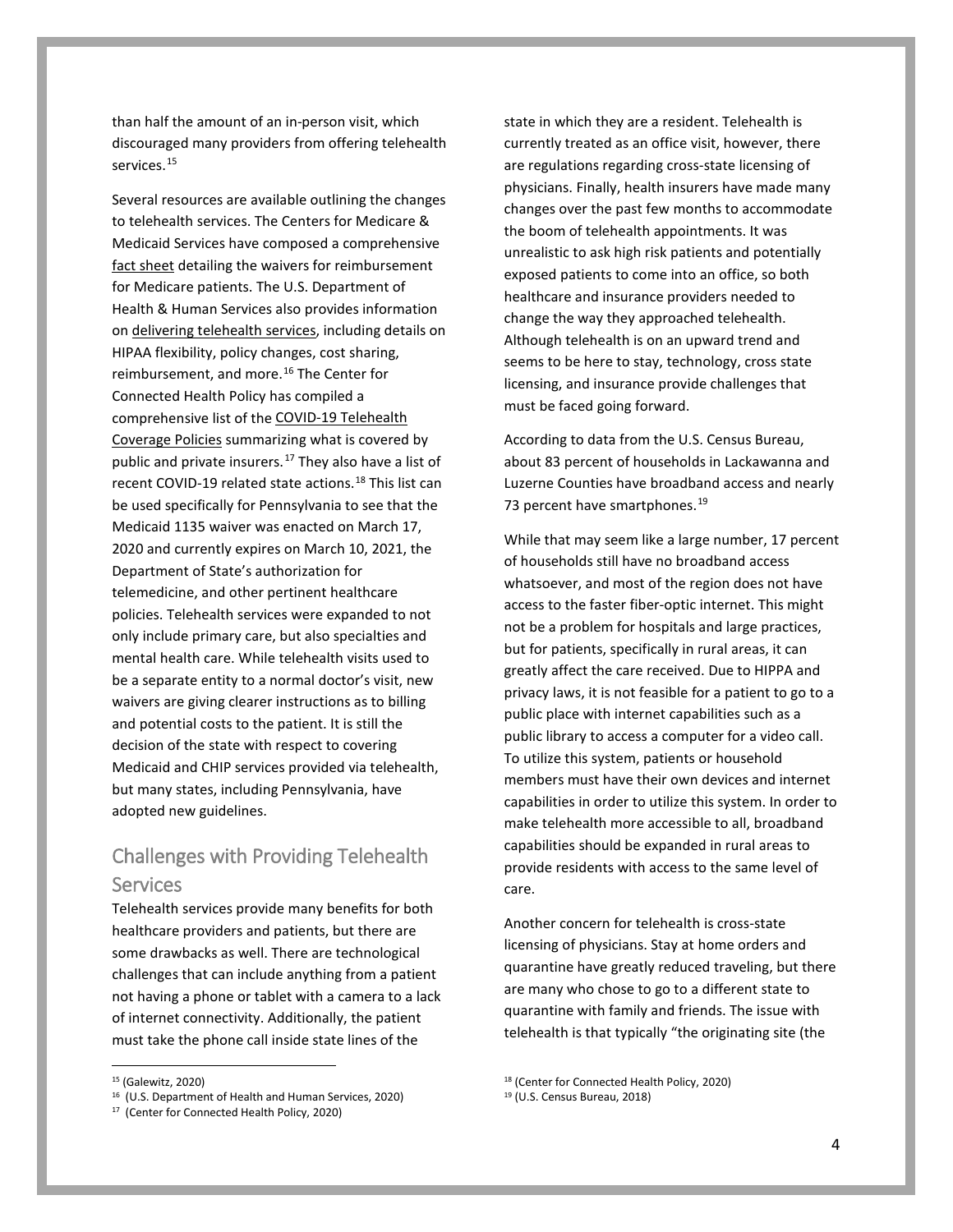location of the patient) is considered the "place of service", and the distant site provider must adhere to the licensing rules and regulations of the state in which the patient is located, even if the distant site provider is not a resident of the patient's state."[20](#page-5-0) If a patient was from Pennsylvania, but located in a different state, they would generally not be able to have a telehealth visit with a physician who was not licensed in the state where the patient was seeking service. While some states have some leeway, the problem mounted when more and more people started to utilize telehealth services. After discussion, policymakers decided to waive the licensure restrictions and the Federation of State Medical Boards notes for Pennsylvania that Governor Wolf allowed the restrictions to be lifted if the physician is in good standing and meets other requirements.<sup>[21](#page-5-1)</sup> This waiver is active until the end of the Pennsylvania state of emergency. For future use of telehealth services, it will be an important decision to see how cross-state licensing is dealt with.

Before the pandemic, government-provided insurance including Medicare and Medicaid did not generally cover telehealth visits, specifically those with specialists, social workers, or therapists. Since March, the government has issued a waiver to allow Medicare patients to receive care virtually for the same cost as an in-person office visit. Some argue that virtual visits are not the same and should not be charged as such, but the new services covered, HIPPA flexibility, and potential reimbursements have been a much-needed assist for at-risk patients to get the care they need without potentially exposing themselves to a virus. There is still no word on what will happen with insurance coverage for telehealth visits when the waivers and state of emergency are lifted, but the current considerations have been very beneficial for the elderly and those in rural areas.

There are still many challenges with providing telehealth services that are apparent even with the current waivers and special considerations. Policy changes and advancement in internet capabilities across rural areas will be extremely important to the longevity of telemedicine once it is safe for patients to go back to the doctor's office in person. Changes to these challenges can be tedious and potentially expensive, but telehealth is providing much needed help in a difficult time and, despite its drawbacks, will have the chance to grow and evolve as the field of medicine continues to make strides in the coming months and years.

#### Regional and National Telehealth Usage

Based on the information presented in Fair Health's Monthly Telehealth Regional tracker, it is clear that telehealth visits skyrocketed as COVID-19 cases started to grow in the United States in March 2020. Telehealth visits were already on an upward trend from 2019, but COVID-19 sparked a massive increase. April 2020 not only coincides with a large portion of the country going into lockdown, but also coincides with when the effective dates of many waivers and insurance details became available to the public. The percent increase in the volume of telehealth claims in the Northeast region of the United States compared to the prior year is significantly higher than the national increase. Both the Northeast region and the nation as a whole experienced a sharp increase in telehealth claims in March and April, with activity peaking in April before tapering off in the following months.<sup>[22](#page-5-2)</sup> Telehealth usage has slowed as physician offices re-opened and resumed more in-person visits, and adherence to social distancing guidelines allowed for more inperson medical care. Although the volume has decreased from the April peak, it still continues to far surpass telehealth activity from the prior year.

<span id="page-5-0"></span> <sup>20</sup> (Center for Connected Health Policy, 2020)

<span id="page-5-1"></span><sup>21</sup> (Federation of State Medical Boards, 2020)

<span id="page-5-2"></span><sup>&</sup>lt;sup>22</sup> The Northeast Region included in Fair Health's Monthly Telehealth Regional Tracker encompasses Pennsylvania, New

York, New Jersey, Connecticut, Rhode Island, Massachusetts, Vermont, New Hampshire and Maine.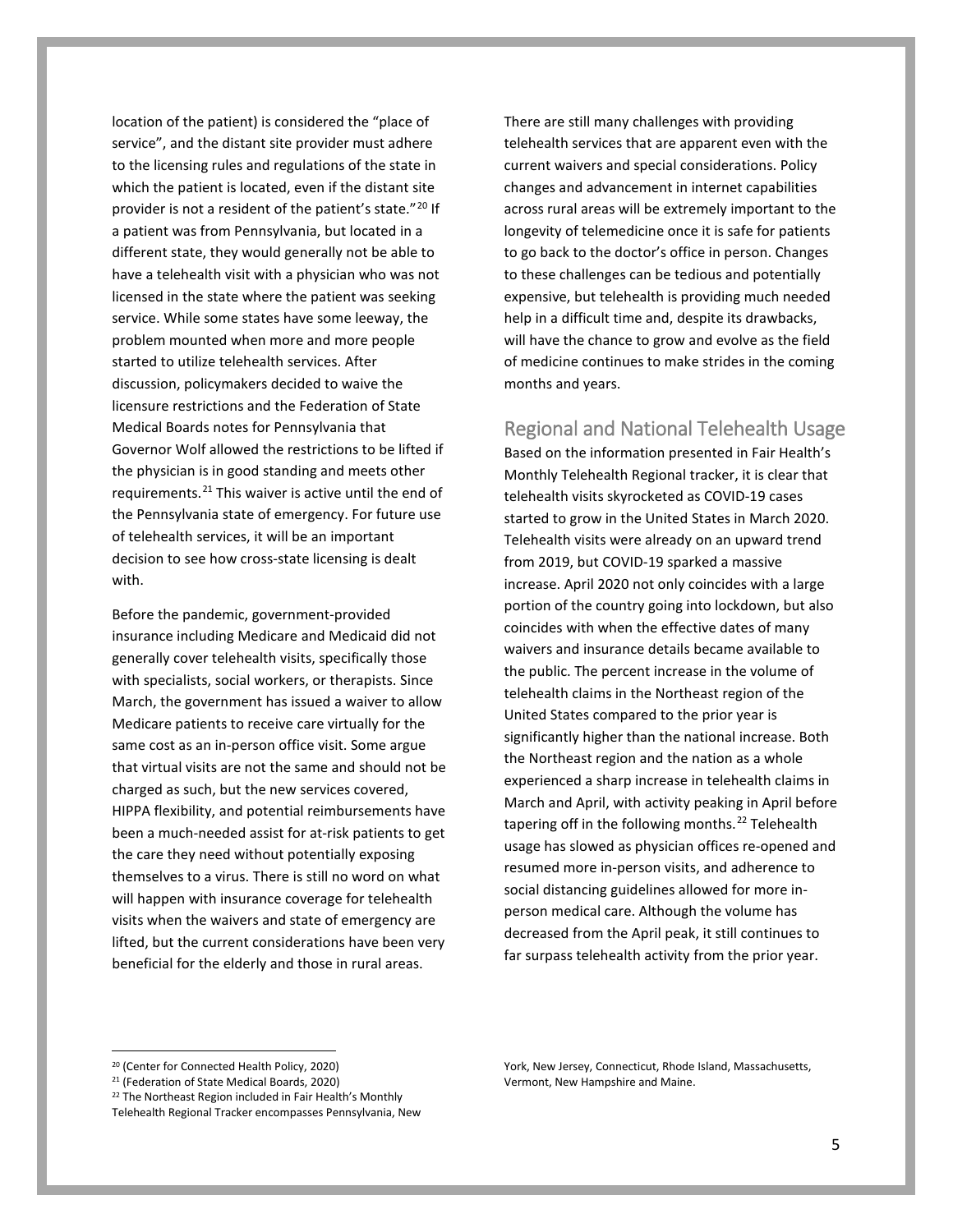

## Summary and Recommendations

There are still many challenges with providing telehealth services that are apparent even with the current waivers and special considerations. Policy changes and advancement in internet capabilities across rural areas will be extremely important to the longevity of telemedicine once it is safe for patients to go back to the doctor's office in person. Changes to these challenges can be tedious and potentially expensive, but telehealth is providing much needed help in a difficult time and, despite its drawbacks, will have the chance to grow and evolve as the field of medicine continues to make strides in the coming months and years. Telehealth is just one facet of the future of medicine, but the COVID-19 pandemic has forced both patients and health networks to finetune the system for potential growth and expansion going forward.

The expansion of telehealth services offers the potential to increase access to healthcare services in rural areas and medically underserved regions. The following recommendations outline suggested approaches to ensure this temporary shift in virtual health care delivery is sustained $^{23}$  $^{23}$  $^{23}$ :

- Support the long-term adoption of regulatory changes and reimbursement policies that enable broad access to telehealth.
- Support policies to make telehealth services more accessible to lower-income individuals to help address health inequities and improve access to care, including permanently expand telehealth services to Medicaid and CHIP programs, and making telehealth services available from community health centers.
- Support investments in developing and expanding the telecommunications infrastructure to accommodate telehealth services, especially in currently underserved rural areas.
- Reexamine licensing and credentialing requirements for providers that have been given temporary authorization to provide telehealth services, including physical, occupational, behavioral and speech therapists to allow longterm access to these services virtually and address gaps in care.
- Promote payment parity between in-person and telehealth visits for public and private payors to encourage providers to offer telehealth care options.
- Enact measures to minimize the risk of fraud or inappropriate usage of telehealth services.

<span id="page-6-0"></span> <sup>23</sup> (FamiliesUSA, 2020)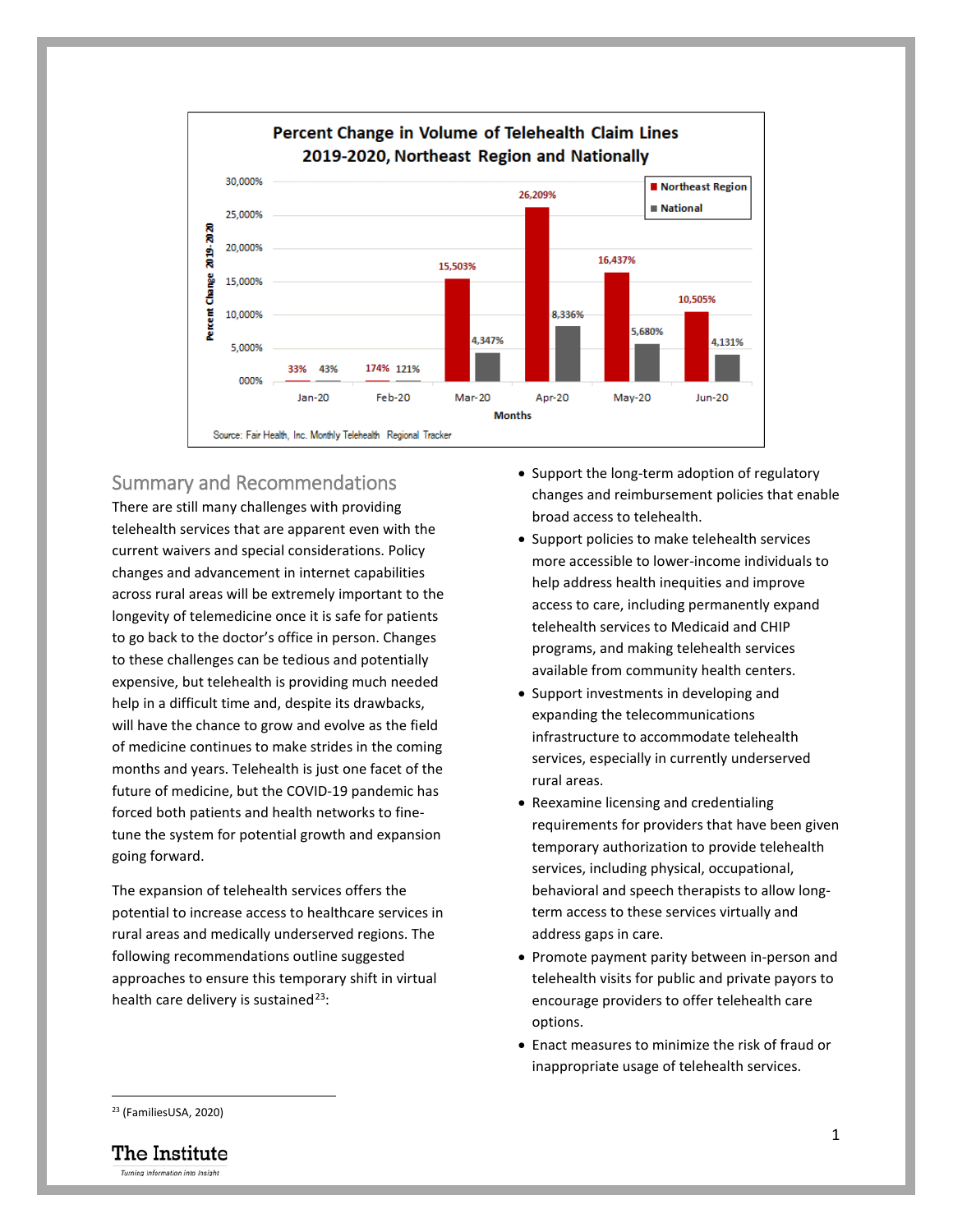### References

- Center for Connected Health Policy. (2020). *COVID-19 Related State Actions*. Retrieved from https://www.cchpca.org/covid-19 related-state-actions
- Center for Connected Health Policy. (2020). *COVID-19 Telehealth Coverage Policies*. Retrieved from https://www.cchpca.org/resources/covid-19-telehealth-coverage-policies
- Center for Connected Health Policy. (2020). *Cross State Licensing*. Retrieved from https://www.cchpca.org/telehealthpolicy/cross-state-licensing
- Centers for Medicare and Medicaid Services. (2020, March 17). *Medicare Telemedicine Health Care Provider Fact Sheet.* Retrieved from https://www.cms.gov/newsroom/fact-sheets/medicare-telemedicine-health-care-provider-fact-sheet
- Commonwealth Health. (2020). *Commonwealth Health Physician Network Offers Teleheath Appointments*. Retrieved from https://www.commonwealthhealth.net/news-room/commonwealth-health-physician-network-offers-teleh-15496
- Commonwealth Health. (2020). *Telehealth Information*. Retrieved from https://www.cwhphysiciannetwork.net/telehealth-info

Fair Health. (2020). *Monthly Telehealth Regional Tracker*. Retrieved from https://www.fairhealth.org/states-by-thenumbers/telehealth

FamiliesUSA. (2020). *Advancing Health Equity through Telehealth Interventions during COVID-19.*

- Federation of State Medical Boards. (2020). *U.S. States and Territories Modifying Requirements for Telehealth in Response to COVID-19.* Retrieved from https://www.fsmb.org/siteassets/advocacy/pdf/states-waiving-licensure-requirements-fortelehealth-in-response-to-covid-19.pdf
- Galewitz, P. (2020, March 27). Telemedicine Surges, Fueled By Coronavirus Fears And Shift In Payment Rules. *Kaiser Health News*.
- Geisinger. (2020, June 9). Geisinger celebrates 500th patient with COVID-19 returning home from hospital. *Geisinger News Release*. Retrieved from https://www.geisinger.org/about-geisinger/news-and-media/newsreleases/2020/06/09/15/07/geisinger-celebrates-500th-patient-with-covid-19-returning-home-from-hospital

Geisinger. (2020). *Telemedicine and Virtual Care*. Retrieved from https://www.geisinger.org/patient-care/telemedicine

Geisinger. (n.d.). *Coronavirus Resource Center*. Retrieved from https://www.geisinger.org/coronavirus

- Health Resources & Services Administration. (2020, June 19). Health Center COVID-19 Survey. Retrieved from https://bphc.hrsa.gov/emergency-response/coronavirus-health-center-data
- Health Resources and Services Administration. (2020, June 19). *Pennsylvania Health Center COVID-19 Survey Summary Report*. Retrieved from Health Resources and Services Administration Health Center Program: https://bphc.hrsa.gov/emergency-response/coronavirus-health-center-data/pa
- Lehigh Valley Health Network. (2020). *https://www.lvhn.org/medical-services/expresscare-video-visits*. Retrieved from https://www.lvhn.org/medical-services/expresscare-video-visits
- National Association of Community Health Centers. (2020, April). Health Centers on the Front Lines of COVID-19: \$7.6 Billion in Lost Revenue and Devastating Impact on Patients and Staff. Retrieved from https://www.nachc.org/wpcontent/uploads/2020/04/Financial-Loss-Fact-Sheet.pdf
- National Association of Community Health Centers. (2020, April 30). National Findings on Health Centers' Response to COVID-19. Retrieved from https://www.nachc.org/wp-content/uploads/2020/05/Health-Center-Response-to-COVID-19- Infographic-2pg-4.30.pdf

Scranton Primary Health Care Center. (2020, October 2).

- Siwicki, B. (2020, July 22). *Wright Center codevelops a telehealth-EHR combo to expand care options*. Retrieved from Healthcare IT News: https://www.healthcareitnews.com/news/wright-center-co-develops-telehealth-ehr-combo-expand-careoptions
- The Wright Center. (2020). *An Open Letter to Our Patients*. Retrieved from https://thewrightcenter.org/covid-19/
- U.S. Census Bureau. (2018). American Community Survey.
- U.S. Department of Health and Human Services. (2020). Telehealth: Delivering Care Safely During COVID-19. Retrieved from https://www.hhs.gov/coronavirus/telehealth/index.html
- Volunteers in Medicine Wilkes-Barre. (2020, August 24). *Volunteers in Medicine Wilkes-Barre*. Retrieved from http://www.vimwb.org/